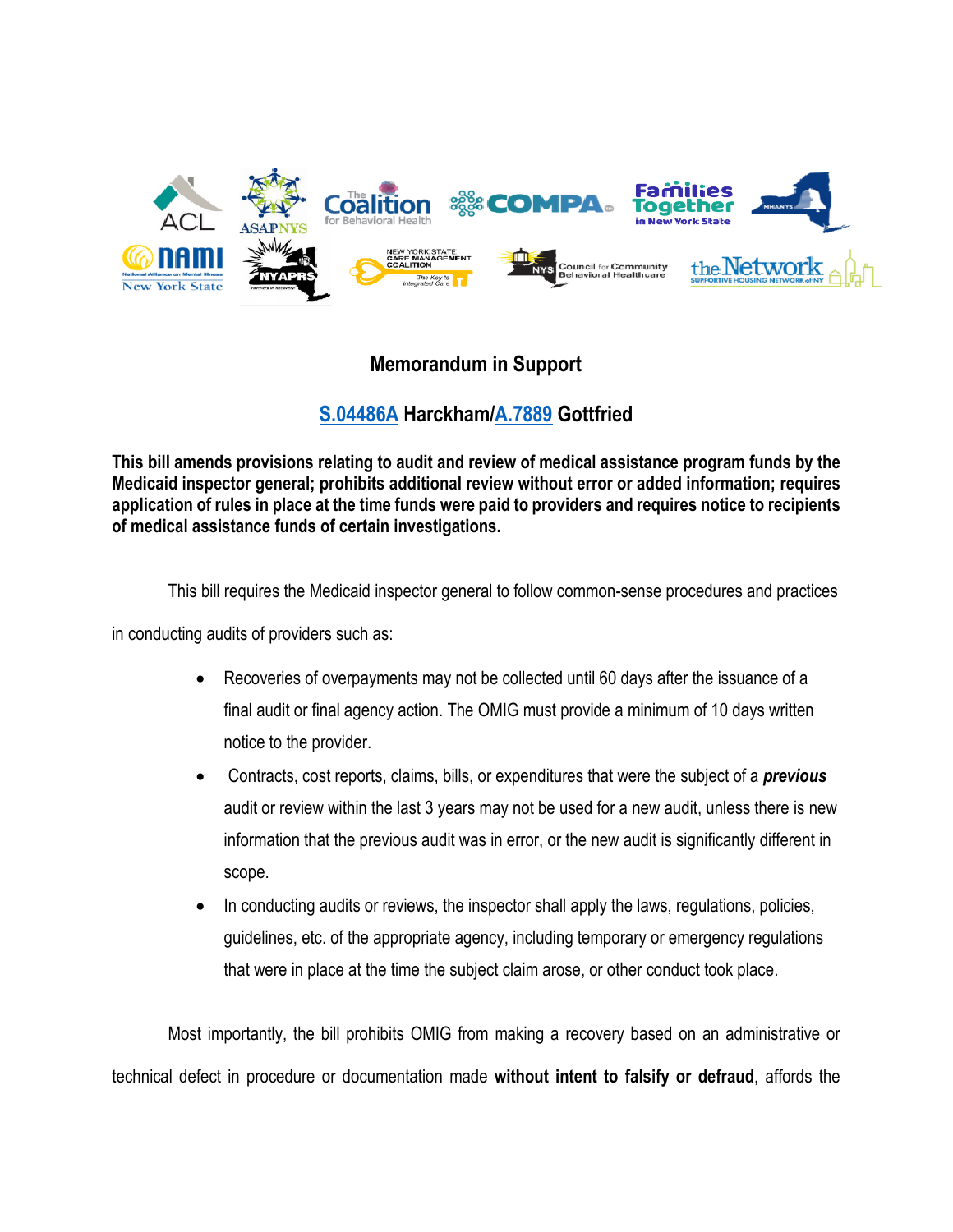provider an opportunity to correct the defect and resubmit the claim. **This bill prohibits the use of extrapolation methodology where there is an administrative or technical defect in procedure or documentation made without intent to falsify or defraud.** 

The mission of the OMIG is to identify fraud and waste in the Medicaid system. However, the authorizing legislation for the OMIG was missing provisions necessary to ensure fairness and procedural clarity. Over the years, OMIG audits have resulted in uneven impact upon provider agencies when technical or human errors occur, when contradictory state guidance creates improper practices and slow or out of date state information and technology results in claims processing failures. This bill would address these issues and offer protections to ensure fairness for providers.

In their [2020 annual report,](https://omig.ny.gov/information-resources/annual-reports) OMIG states that the \$3 billion in recoveries from Medicaid providers, an increase of "*nearly \$100 million, or three percent (3%) over the prior year"* was accomplished, "*despite the impact of the COVID-19 pandemic, and without unnecessarily impacting providers or the availability of critical health care services and supports."* 

An example of OMIG's compliance audit extrapolation methodology resulted in the imposition of over \$7 million in disallowances for only 12 audit findings worth a grand total of \$407.90. OMIG's over-zealous pursuit of recoveries from providers for technical errors led to program closure, the disruption of patient care and reduced access to critical health care services, without regard to the impact of the COVID-19 pandemic.

OMIG's unfair audits have a chilling effect on the ability and willingness of reputable, high-quality providers to serve Medicaid patients. OMIG's actions increase healthcare disparities among New York's most vulnerable patient populations including communities of color, women, children, and rural communities. New York's Medicaid patients pay the high cost for OMIG's short-sighted tactics.

Behavioral health providers are facing severe financial crisis and, in many instances, stopping intake due to workforce shortages. Our job is to provide effective and efficient services in a manner that is consistent with all relevant laws and regulations. OMIG's job is to root out fraud and abuse wherever it finds it. However,